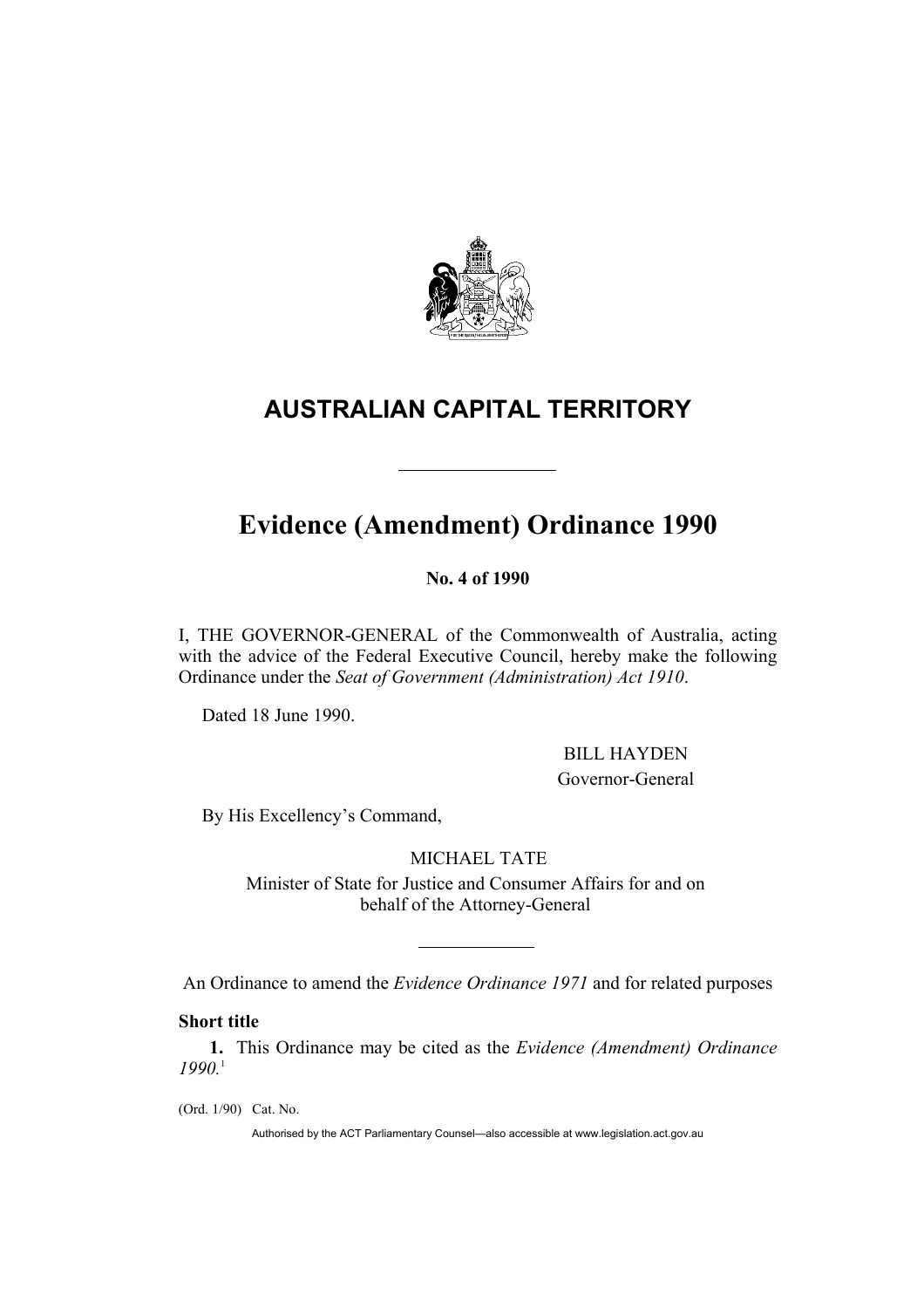## **Principal Ordinance**

**2.** In this Ordinance, "Principal Ordinance" means the *Evidence Ordinance 1971*. 2

## **Repeal**

**3.** Section 4 of the Principal Ordinance is repealed.

#### **Insertion**

**4.** After Part XII of the Principal Ordinance the following Parts are inserted:

# "**PART XIIA—EXAMINATION OF WITNESSES OUTSIDE THE TERRITORY BUT WITHIN AUSTRALIA**

## **Application**

"85A. This Part applies only in relation to an examination within Australia, and accordingly a reference in this Part to a person or place outside the Territory shall be read as not including a reference to a person or place outside Australia.

## **Interpretation**

"85B. In this Part—

- 'examination' includes any proceeding for the taking of evidence of a person conducted by a judicial authority of a place outside the Territory in accordance with a letter of request issued pursuant to an order made by the Supreme Court under this Part;
- 'inferior court' means a court of the Territory other than the Supreme Court;
- 'judicial authority', in relation to a place outside the Territory, means a court or person prescribed as a judicial authority for that place.

## **Supreme Court proceedings**

"85C. (1) In any civil or criminal proceeding in the Supreme Court, the Court may, where it appears in the interests of justice to do so, make an order—

 (a) for the examination of a person on oath or affirmation at a place outside the Territory before a Judge of the Court, an officer of the Court or such other person as the Court may appoint;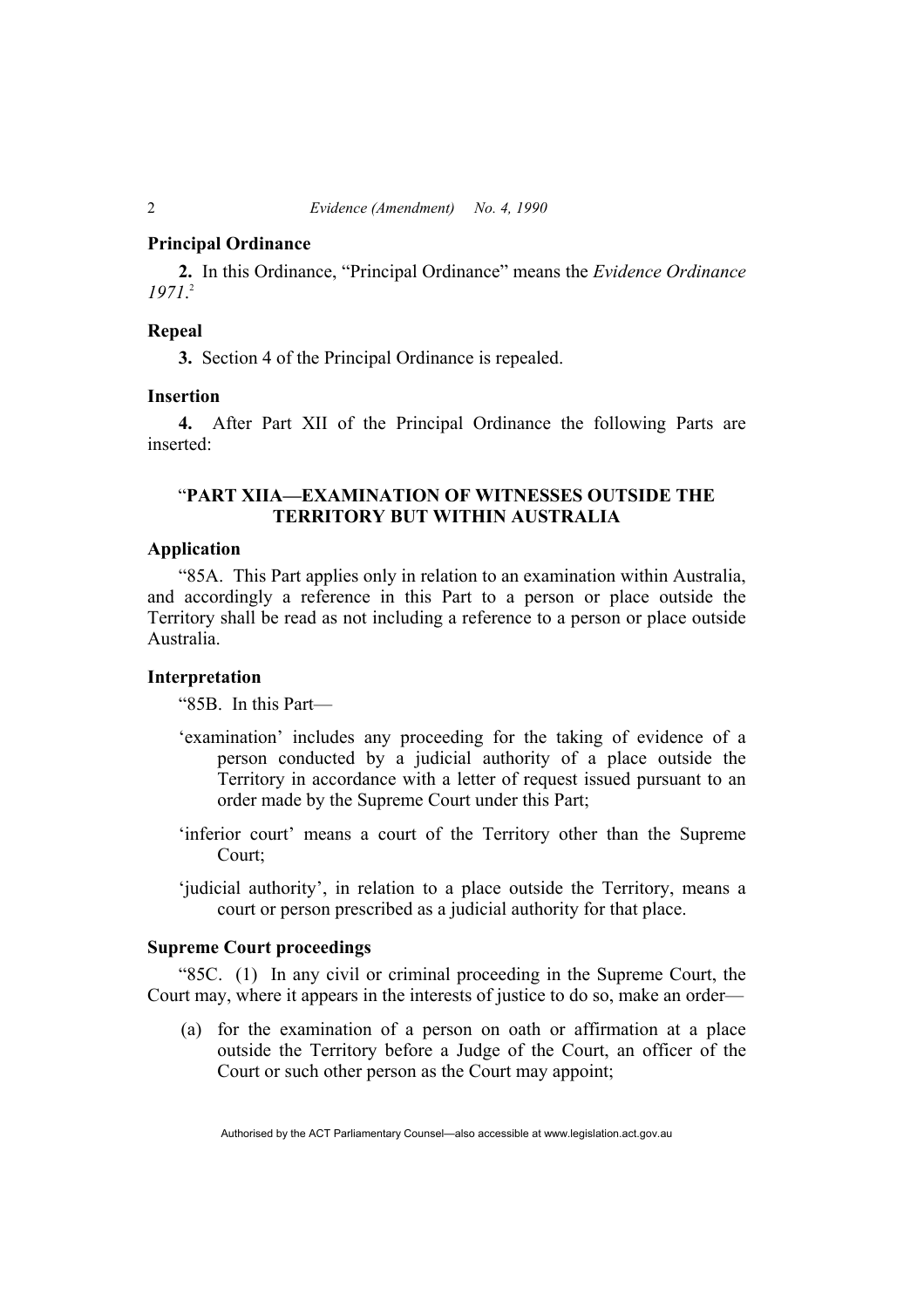- (b) for the issue of a commission for the examination of a person on oath or affirmation at a place outside the Territory; or
- (c) for the issue of a letter of request to a judicial authority of a place outside the Territory to take, or to cause to be taken, the evidence of a person.

"(2) In determining whether it is in the interests of justice to make an order under subsection (1) in relation to the taking of evidence of a person, the Supreme Court shall have regard to—

- (a) whether the person is willing or able to come to the Territory to give evidence in the proceeding;
- (b) whether the person will be able to give evidence material to any issue to be tried in the proceeding; and
- (c) whether, having regard to the interests of the parties to the proceeding, justice will be better served by making or refusing to make the order.

"(3) Where the Supreme Court makes an order of the kind referred to in paragraph (1) (a) or (b), the Court may, then or subsequently, give such directions as it thinks just with respect to the place, time and manner of the examination, the procedure to be followed in relation to it, and any other matter that the Court thinks relevant.

"(4) Where the Supreme Court makes an order of the kind referred to in paragraph (1) (c), the Court may include in the order a request as to any matter relating to the taking of the evidence, including any of the following matters:

- (a) the examination, cross-examination or re-examination of the person, whether the evidence is to be given orally, by affidavit or otherwise;
- (b) the attendance of the legal representative of each party to the proceeding and the participation of those representatives in the examination in appropriate circumstances;
- (c) any prescribed matter.

"(5) Subject to subsection (6), the Supreme Court may, on such terms, if any, as it thinks just, permit a party to the proceeding to tender as evidence in the proceeding the evidence taken in an examination held pursuant to an order under subsection (1) or a record of that evidence.

"(6) Evidence so tendered is not admissible if—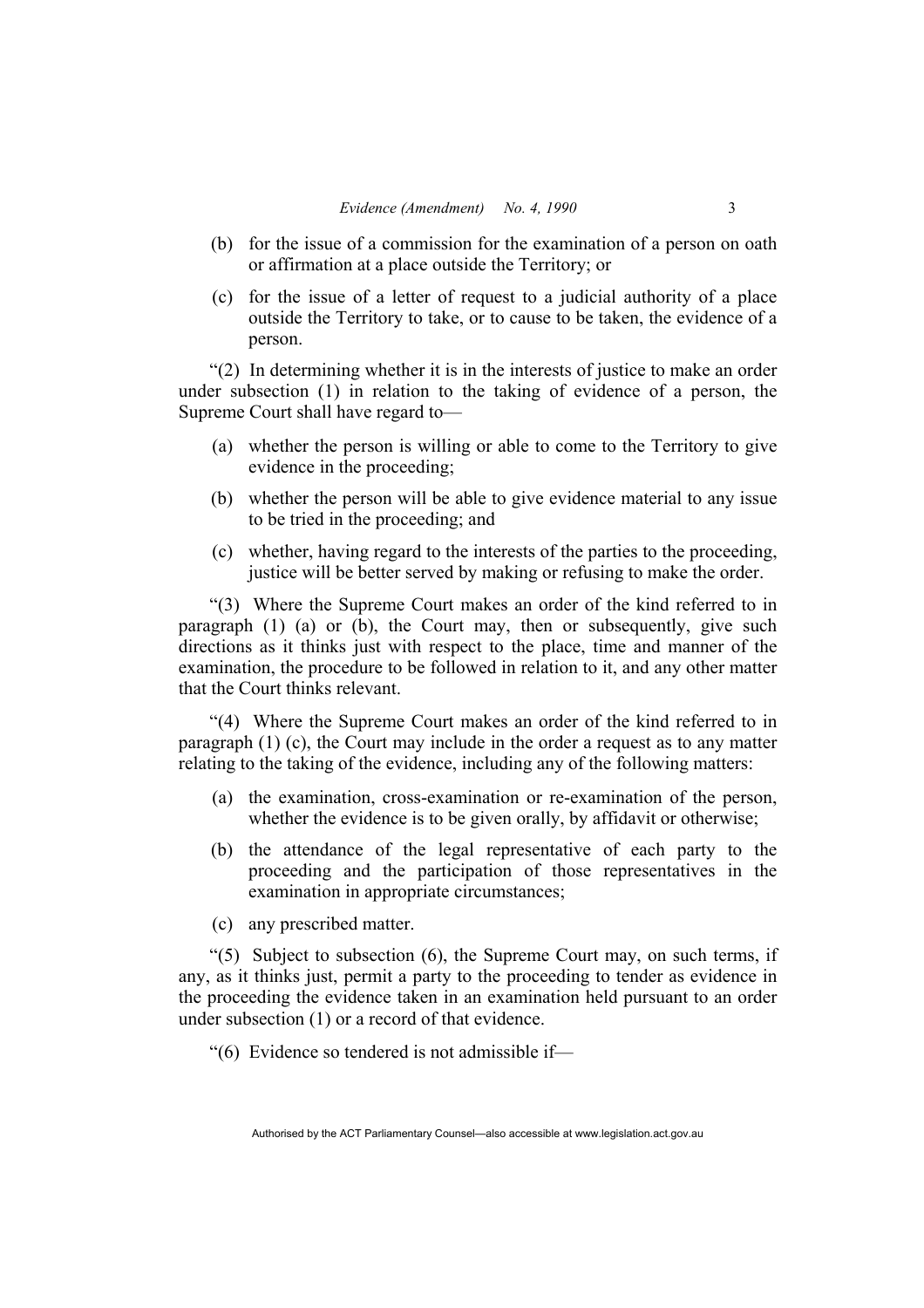- (a) at the hearing of the proceeding the Supreme Court is satisfied that the person is in the Territory and is able to attend the hearing; or
- (b) the evidence would not have been admissible had it been given or produced at the hearing.

"(7) Where it is in the interests of justice to do so, the Supreme Court may exclude from the proceeding evidence taken in an examination held pursuant to an order under subsection (1) even if it is otherwise admissible.

"(8) In this section, a reference to evidence taken in an examination shall be read as including a reference to—

- (a) a document produced at the examination; and
- (b) answers made, whether in writing, or orally and reduced to writing, to any written interrogatories presented at the examination.

## **Inferior court proceedings**

"85D. (1) The Supreme Court may, on the application of a party to a civil or criminal proceeding before an inferior court, exercise the same power to make an order of a kind referred to in subsection 85C (1) for the purpose of that proceeding as the Supreme Court has under that subsection for the purpose of a proceeding in the Supreme Court.

"(2) Subsections 85C (5), (6) and (7) apply in relation to evidence taken in an examination held pursuant to an order made by the Supreme Court by virtue of this section as if—

- (a) in those subsections—
	- (i) a reference to the proceeding were a reference to the proceeding in the inferior court; and
	- (ii) a reference to the Supreme Court were a reference to the inferior court; and
- (b) in subsections 85C (5) and (7), a reference to an order under subsection (1) were a reference to an order made by the Supreme Court by virtue of this section.

#### **Other proceedings**

"85E. (1) Where the Supreme Court makes an order under subsection 85D (1) for the purpose of a committal proceeding, it may include in the order an order that evidence taken outside the Territory pursuant to the first-mentioned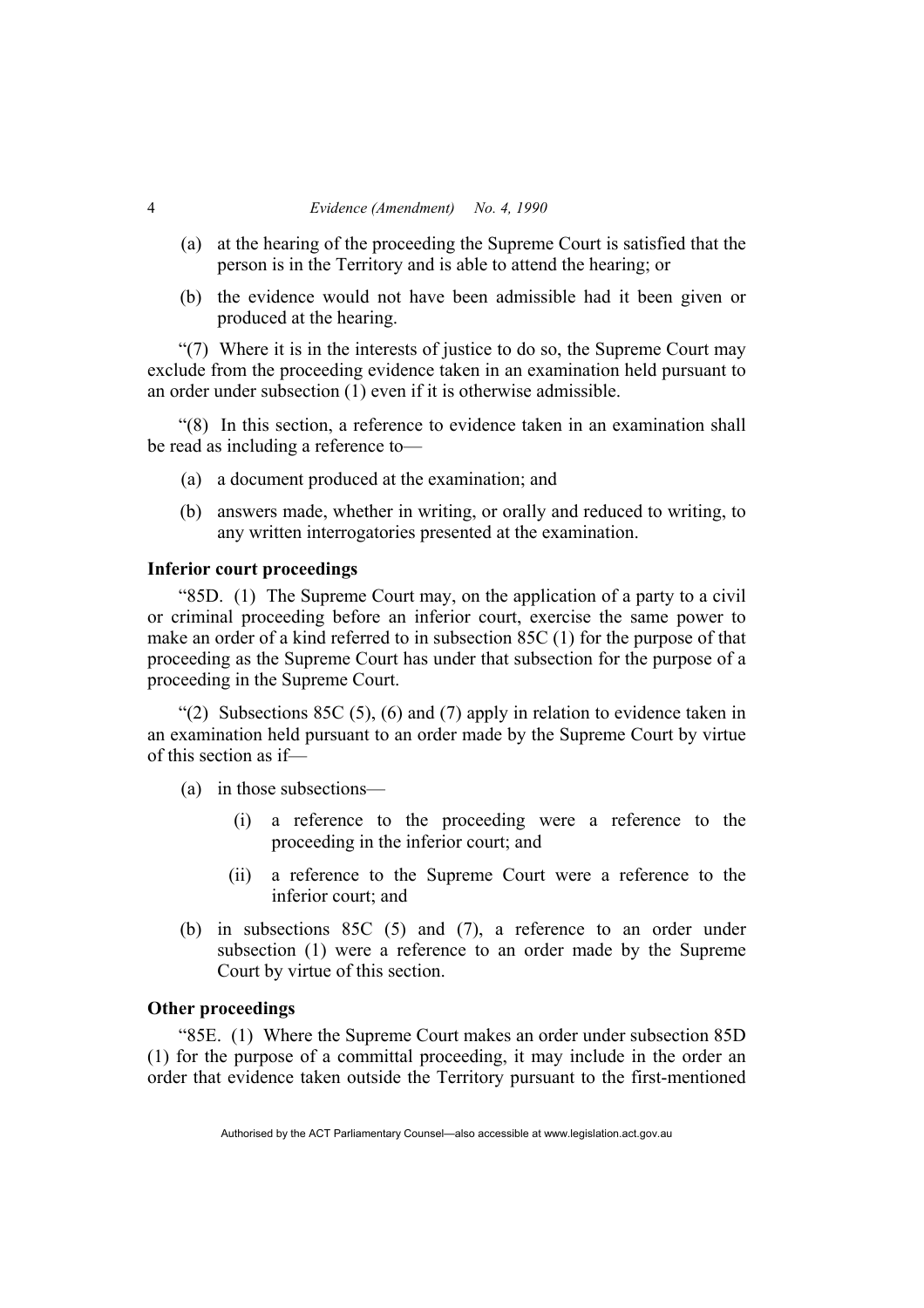order may, subject to this section, be tendered in a proceeding (in this section called a 'subsequent proceeding') that is—

- (a) a criminal proceeding that results from the committal proceeding; or
- (b) a related civil proceeding.

"(2) Where the Supreme Court makes an order under subsection 85C (1) or 85D (1) for the purpose of a criminal proceeding other than a committal proceeding, it may include in the order an order that evidence taken outside the Territory pursuant to the first-mentioned order may, subject to this section, be tendered in a proceeding (in this section called a 'subsequent proceeding') that is a related civil proceeding.

"(3) Subject to subsection (4), where the Supreme Court has included in an order under subsection 85C (1) or 85D (1) an order under this section, the court before which the subsequent proceeding is instituted may, on such terms (if any) as it thinks just, permit a party to the subsequent proceeding to tender as evidence in the subsequent proceeding the evidence of a person taken in an examination held pursuant to the order made under subsection 85C (1) or 85D (1) or a record of that evidence.

"(4) Evidence so tendered is not admissible if—

- (a) at the hearing of the subsequent proceeding the court is satisfied that the person is in the Territory and is able to attend the hearing; or
- (b) the evidence would not have been admissible had it been given or produced at the hearing.

"(5) Where it is in the interests of justice to do so, the court before which the subsequent proceeding is instituted may exclude from the subsequent proceeding evidence taken in an examination held pursuant to an order under subsection 85C (1) or 85D (1) even if it is otherwise admissible.

"(6) In this section, unless the contrary intention appears—

'related civil proceeding', in relation to a criminal proceeding, means any civil proceeding relating to a cause of action arising from the same subject matter.

#### **Variation or revocation of orders**

"85F. (1) The Supreme Court may vary or revoke an order made under subsection 85C (1) or 85D (1) (in this section called a 'primary order').

"(2) The power conferred by subsection (1) includes the power to—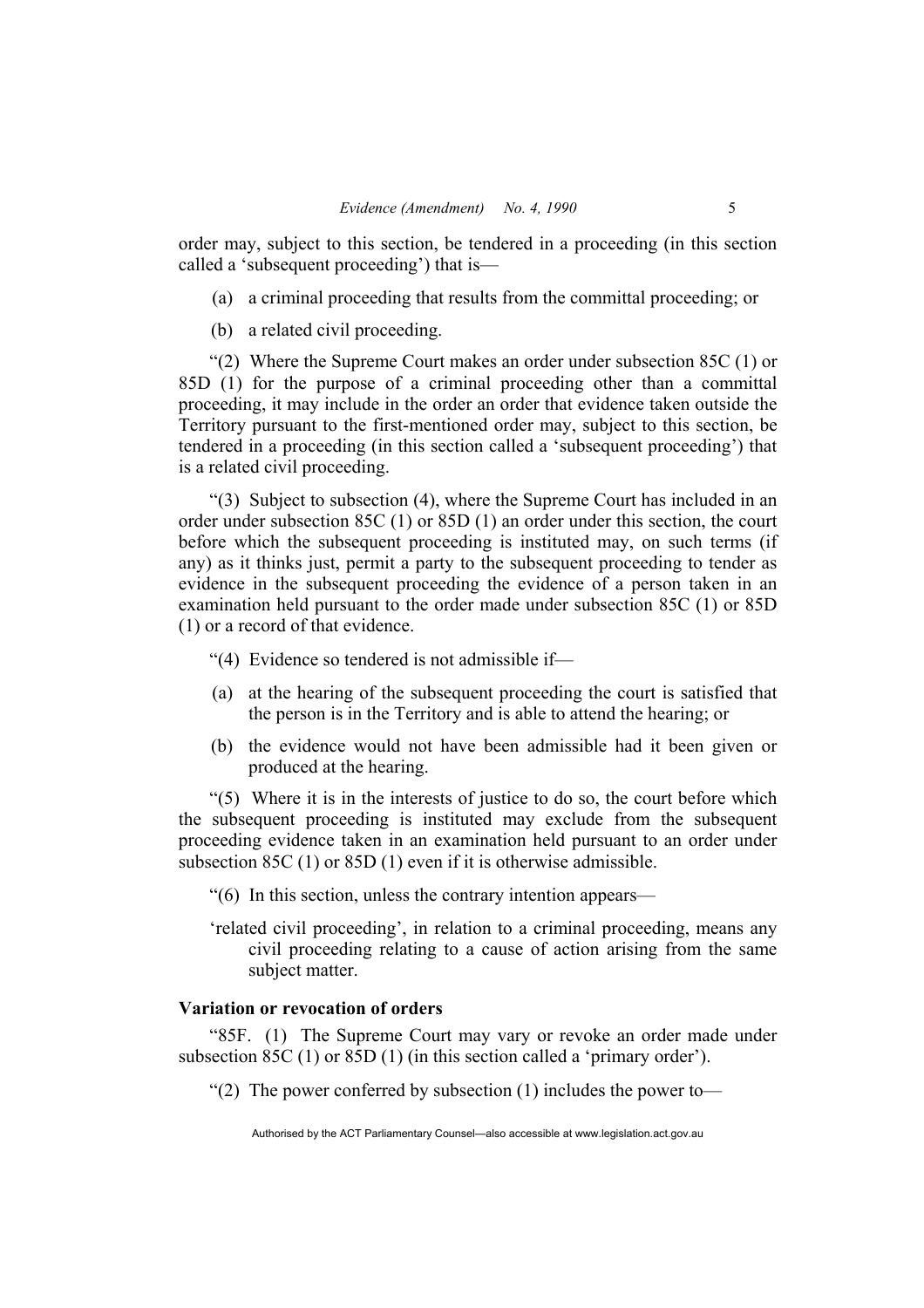- (a) include in a primary order an order under section 85E; or
- (b) vary or revoke an order under section 85E that is included in a primary order.

"(3) Where a primary order that includes an order under section 85E is revoked, the last-mentioned order shall be taken to have been revoked at the same time.

#### **Exclusion of evidence in criminal proceeding**

"85G. This Part shall not be taken to affect the power of a court hearing a criminal proceeding to exclude evidence that has been obtained illegally or that would, if admitted, operate unfairly against the defendant.

#### **Operation of other laws**

"85H. This Part is not intended to exclude or limit the operation of any law of the Territory that makes provision for the examination of witnesses outside the Territory for the purpose of a proceeding in the Territory.

#### **Regulations and Rules of Court**

"85I. (1) The Attorney-General may make regulations, not inconsistent with this Part, prescribing matters—

- (a) required or permitted by this Part to be prescribed; or
- (b) necessary or convenient to be prescribed for carrying out or giving effect to this Part.

"(2) The Rules of Court under section 28 of the *Australian Capital Territory Supreme Court Act 1933* of the Commonwealth may provide, not inconsistently with any regulations made under subsection (1), for or with respect to all matters necessary or convenient to be prescribed for carrying out or giving effect to this Part and, in particular, for or with respect to the practice and procedure of the Supreme Court in a proceeding for the making of an order under subsection 85C (1) or 85D (1).

"(3) This section does not affect any power to make regulations or rules under any other law.

## "**PART XIIB—TAKING OF EVIDENCE FOR FOREIGN AND AUSTRALIAN COURTS**

#### **Interpretation**

"85J. In this Part—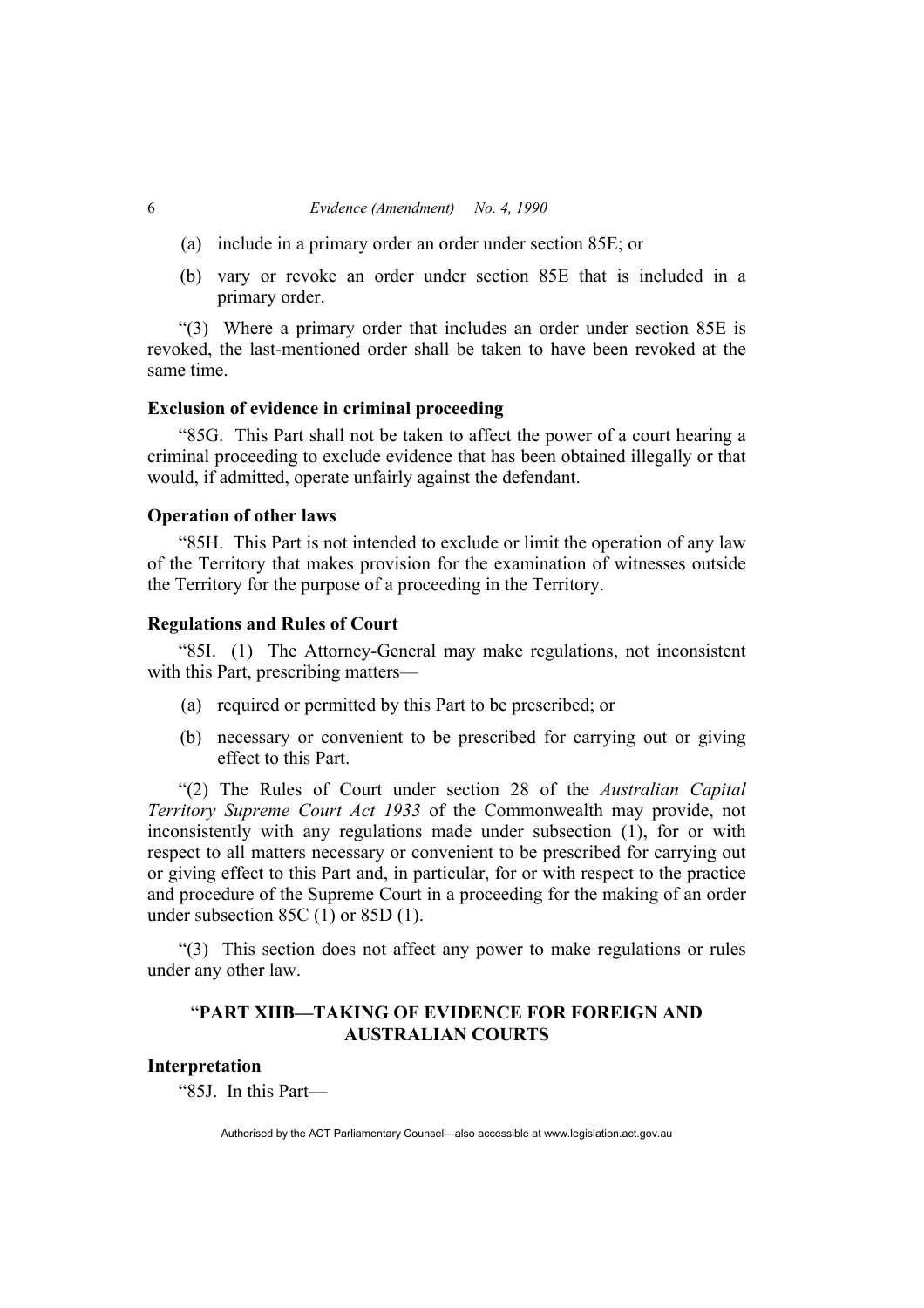- 'property' includes any land, chattel or other corporeal property of any description;
- 'request' includes any commission, order or other process issued for the making of an application under subsection 85K (1):
- 'requesting court' means a court or tribunal by or on behalf of which a request is issued.

## **Power of Supreme Court**

"85K. (1) If, on an application made to the Supreme Court for an order for evidence to be obtained in the Territory, the Supreme Court is satisfied—

- (a) that the application is made pursuant to a request issued by or on behalf of a court or tribunal exercising jurisdiction in a place outside the Territory; and
- (b) that the evidence to which the application relates is sought to be obtained for the purpose of a proceeding which has been or may be instituted before the requesting court;

the Supreme Court may, by order, make such provision for obtaining evidence in the Territory as appears to the Court to be appropriate for the purpose of giving effect to the request.

"(2) An order under subsection (1) shall not be made in respect of a criminal proceeding unless the requesting court is a court of a place in Australia or New Zealand.

"(3) Without limiting the generality of subsection (1), an order under that subsection may make provision for all or any of the following matters:

- (a) the examination of witnesses, orally or in writing;
- (b) the production of documents;
- (c) the inspection, photographing, preservation, custody or detention of property;
- (d) the taking of samples of property and the carrying out of any experiments on or with property;
- (e) the medical examination of a person;
- (f) without limiting paragraph (e), the taking and testing of samples of blood from a person.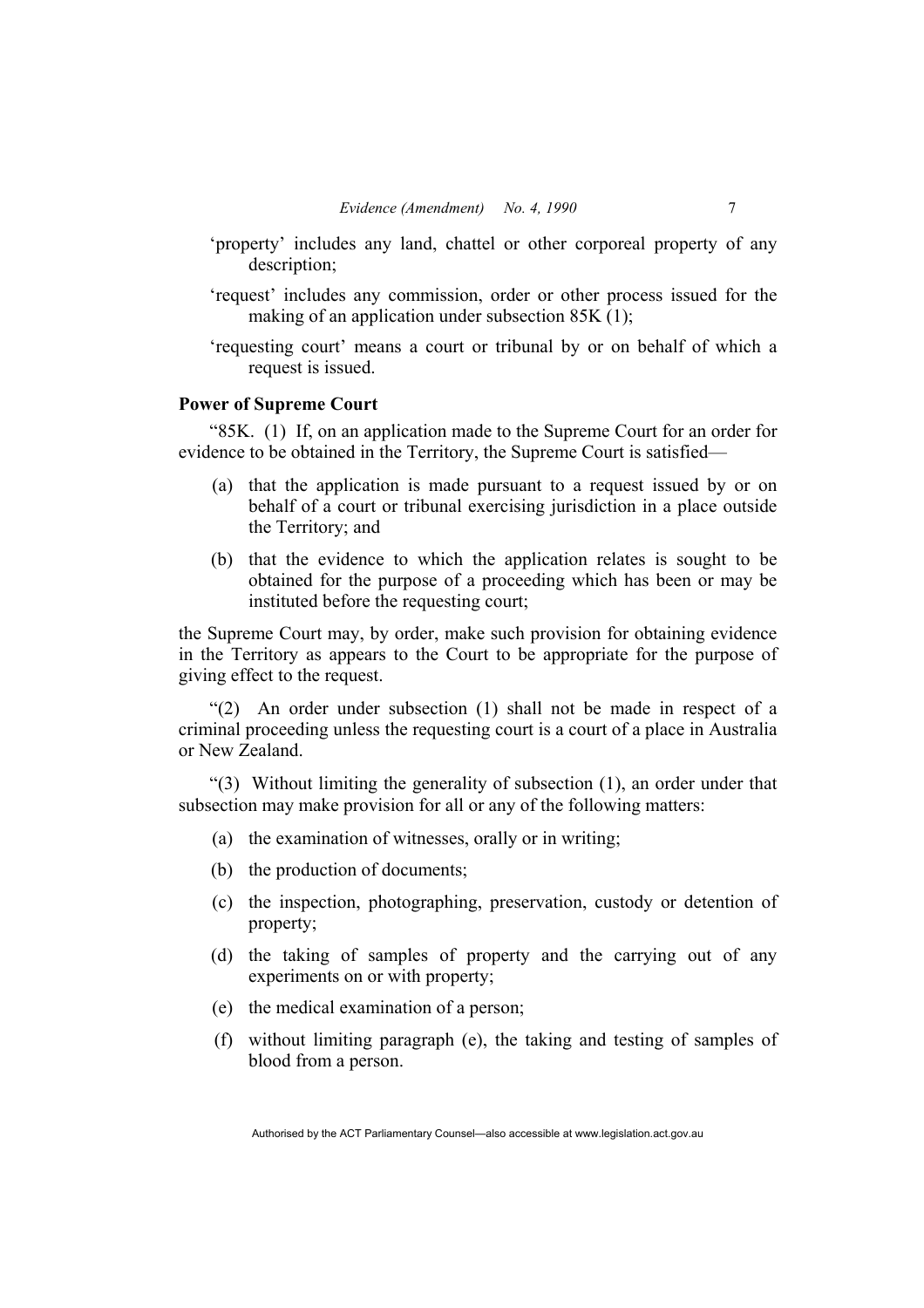$(4)$  An order under subsection (1) may require a specified person to take such steps as the Supreme Court considers appropriate, being steps of a kind that could be required to be taken to obtain evidence for the purpose of a proceeding in the Supreme Court (whether or not a proceeding of the same kind as that to which the application for the order relates).

"(5) Subsection (4) does not preclude the making of an order requiring a person to give testimony, orally or in writing, otherwise than on oath where this is asked for by the requesting court.

- "(6) An order under subsection (1) shall not require a person—
- (a) to state what documents relevant to the proceeding to which the application for the order relates are or have been in the person's possession, custody or control; or
- (b) to produce any documents other than particular documents specified in the order and appearing to the Supreme Court to be, or to be likely to be, in the person's possession, custody or control.

"(7) A person who, by virtue of an order under subsection (1), is required to attend at any place is entitled to the like conduct money and payment for expenses and loss of time on attendance as a witness in a proceeding in the Supreme Court.

#### **Privilege of witnesses**

"85L. (1) A person shall not be compelled by virtue of an order under subsection 85K (1) to give any evidence which the person could not be compelled to give in similar proceedings in—

- (a) the Territory; or
- (b) the place where the requesting court exercises jurisdiction.

"(2) Paragraph (1) (b) does not apply unless the claim of the person to be exempt from giving evidence is—

- (a) supported by a statement contained in the request (whether it is so supported unconditionally or subject to conditions that are fulfilled); or
- (b) conceded by the applicant for the order.

"(3) Where such a claim is not so supported or conceded, the person may, subject to this section, be required to give the evidence to which the claim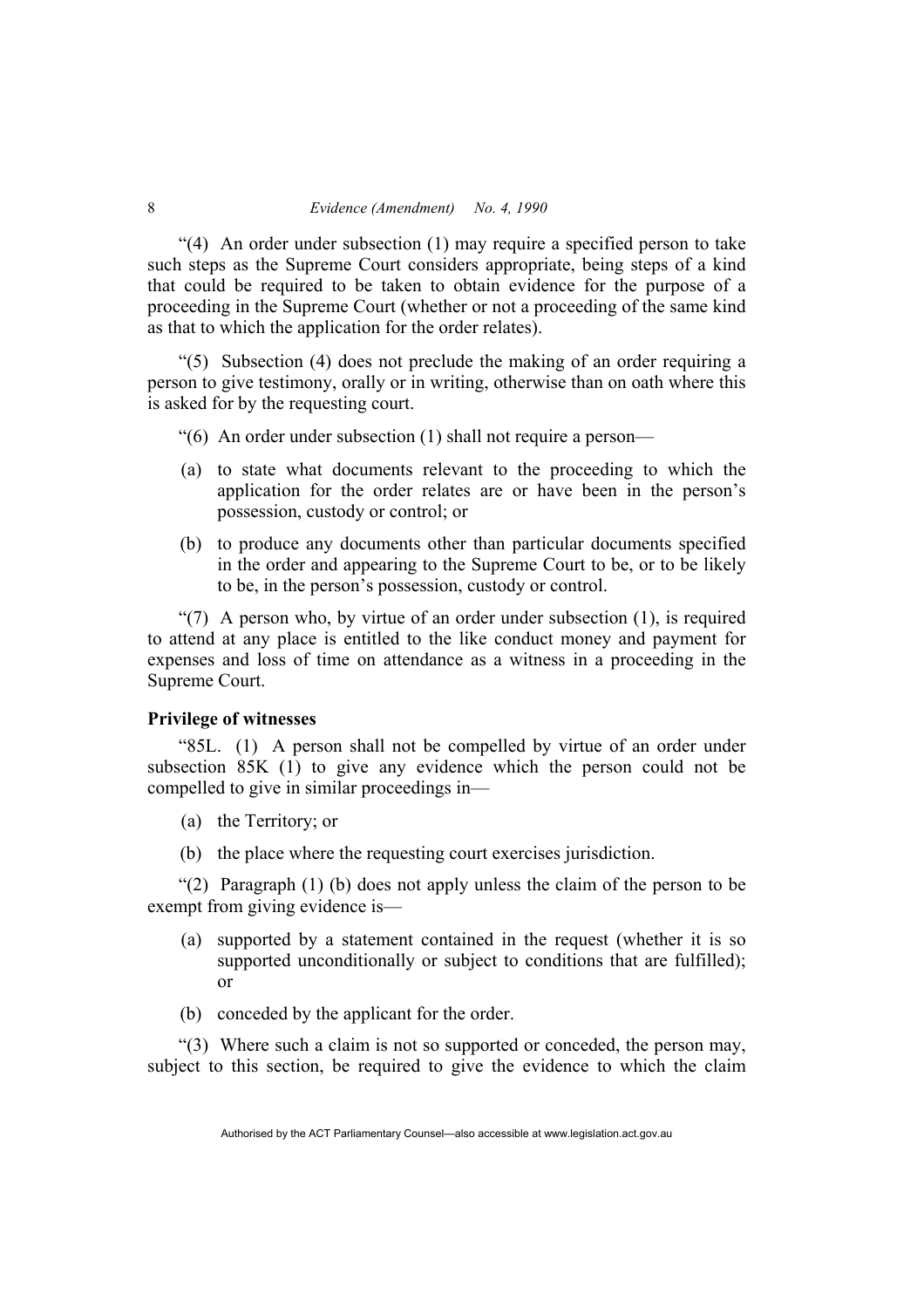relates, but that evidence shall not be transmitted to the requesting court if that court, on the matter being referred to it, upholds the claim.

"(4) In this section, a reference to giving evidence shall be read as including a reference to answering a question or to producing a document.

#### **Operation of other laws**

"85M. This Part is not intended to exclude or limit the operation of any law of the Territory that makes provision for the taking of evidence in the Territory for the purpose of a proceeding outside the Territory.

#### **Rules of Court**

"85N. The Rules of Court under section 28 of the *Australian Capital Territory Supreme Court Act 1933* of the Commonwealth may provide for or with respect to—

- (a) the manner in which an application under subsection 85K (1) is to be made;
- (b) the circumstances in which an order may be made under subsection  $85K(1);$
- (c) the manner in which any reference referred to in subsection 85L (3) is to be made; and
- (d) any incidental, supplementary or consequential matters.".

## **Amendment of Crimes Act 1900 (NSW) in its application in Territory**

**5.** After section 333 of the Crimes Act, 1900 of the State of New South Wales in its application in the Territory the following section is inserted:

## **False statement in evidence on commission**

"334. A person who, in giving any testimony (either orally or in writing) otherwise than on oath, where required to do so pursuant to an order under subsection 85K (1) of the *Evidence Ordinance 1971*, makes a statement—

- (a) which the person knows to be false in a material particular; or
- (b) which is false in a material particular and which the person does not believe to be true;

is guilty of an offence punishable, on conviction, by imprisonment for 3 years.".

Authorised by the ACT Parliamentary Counsel—also accessible at www.legislation.act.gov.au